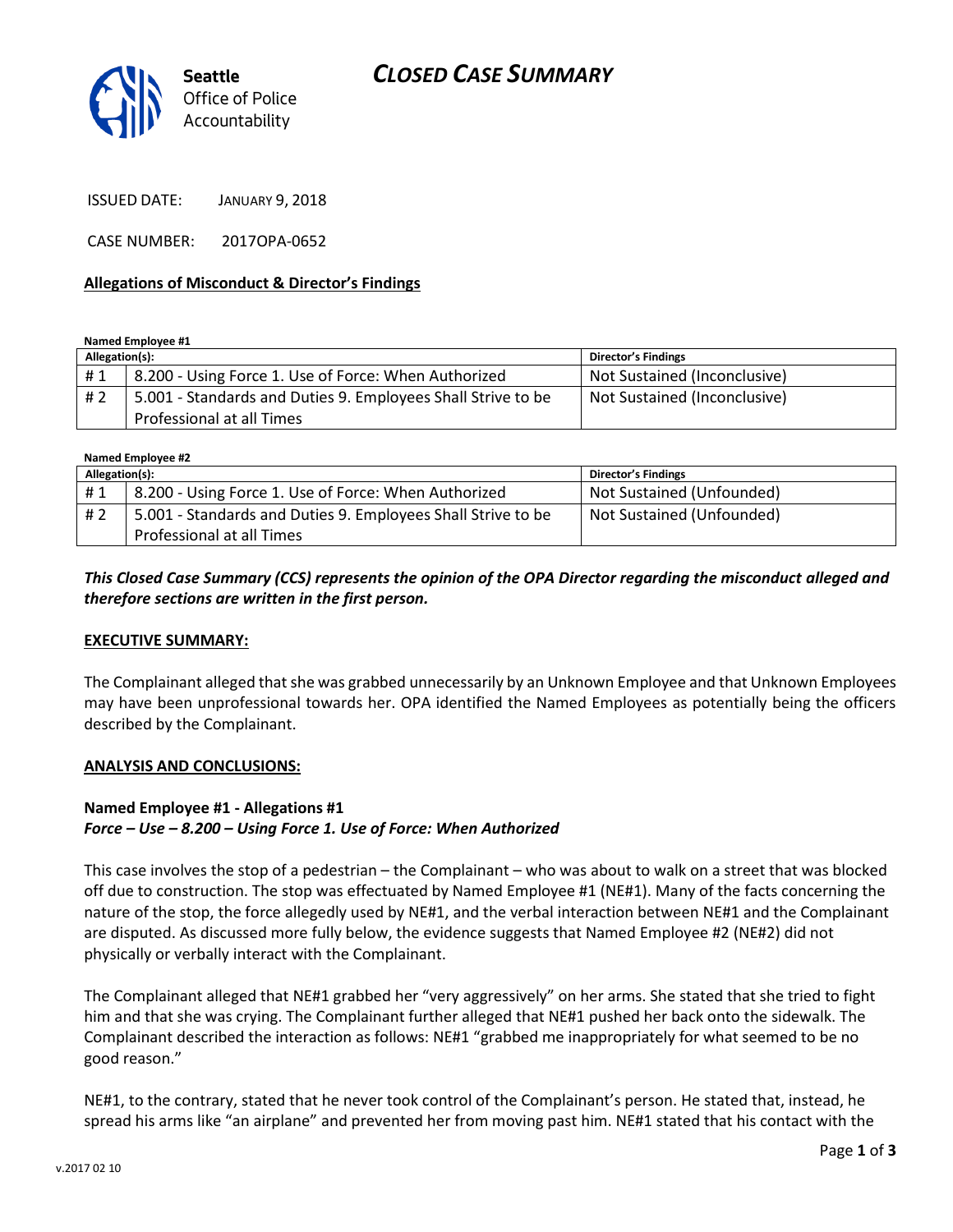

# *CLOSE CASE SUMMARY*

OPA CASE NUMBER: 2017OPA-0652

Complainant lasted approximately five seconds. NE#1 did not remember ever grabbing the Complainant's arms when she tried to move past him. Based on NE#1's account, he did not use reportable force.

There is a clear dispute as to whether or not NE#1 used any force, let alone reportable force, on the Complainant. Moreover, even had NE#1 grabbed the Complainant's arms, it is unclear that this would have violated SPD policy. It is undisputed that the Complainant was walking towards a blocked off street. If she continued to walk towards that street even after being told not to do so by NE#1, grabbing her arms to prevent her from doing so could have been reasonable, necessary, and proportional.

However, given the disputes of fact and given NE#1's lack of recollection as to whether he ever grabbed the Complainant's arms, I cannot determine whether any reportable force was used and, if so, whether that force was consistent with policy.

As such, I recommend that this allegation be Not Sustained – Inconclusive.

### Recommended Finding: **Not Sustained (Inconclusive)**

### **Named Employee #1 - Allegation #2**

### *5.001 – Standards and Duties 9. Employees Shall Strive to be Professional at all Times*

The Complainant alleged that NE#1 told her twice: "I don't care if you get hit by a car, but I got to do my job." The Complainant asserted that NE#1 did not appear to be joking and stated that, even if he was, it was not funny.

NE#1 reported that when he tried to prevent the Complainant from walking on the blocked off street, she stated: "Don't touch me you fucking asshole." NE#1 reported being shocked by this statement. The Complainant's mother, who the Complainant was on the phone with at that time, confirmed hearing the Complainant say "don't touch me," but did not report hearing the Complainant use any curse words. NE#1 also reported hearing the Complainant say "that fucking cop" while on the phone after their interaction. The Complainant's mother did not report hearing this.

If NE#1 told the Complainant that he did not care if she got hit by a car, such a statement could violate SPD's professionalism policy. However, as with the above allegation, there are disputes of fact as to what was said by NE#1 and the Complainant during their interaction that prevent me from determining what in fact occurred.

As such, I recommend that this allegation be Not Sustained – Inconclusive.

### Recommended Finding: **Not Sustained (Inconclusive)**

## **Named Employee #2 - Allegations #1** *Force – Use – 8.200 – Using Force 1. Use of Force: When Authorized*

Based on NE#1's account, he, not NE#2, was the officer who engaged with the Complainant. As such, I find by a preponderance of the evidence that NE#2 did not use force. Accordingly, I recommend that this allegation be Not Sustained – Unfounded.